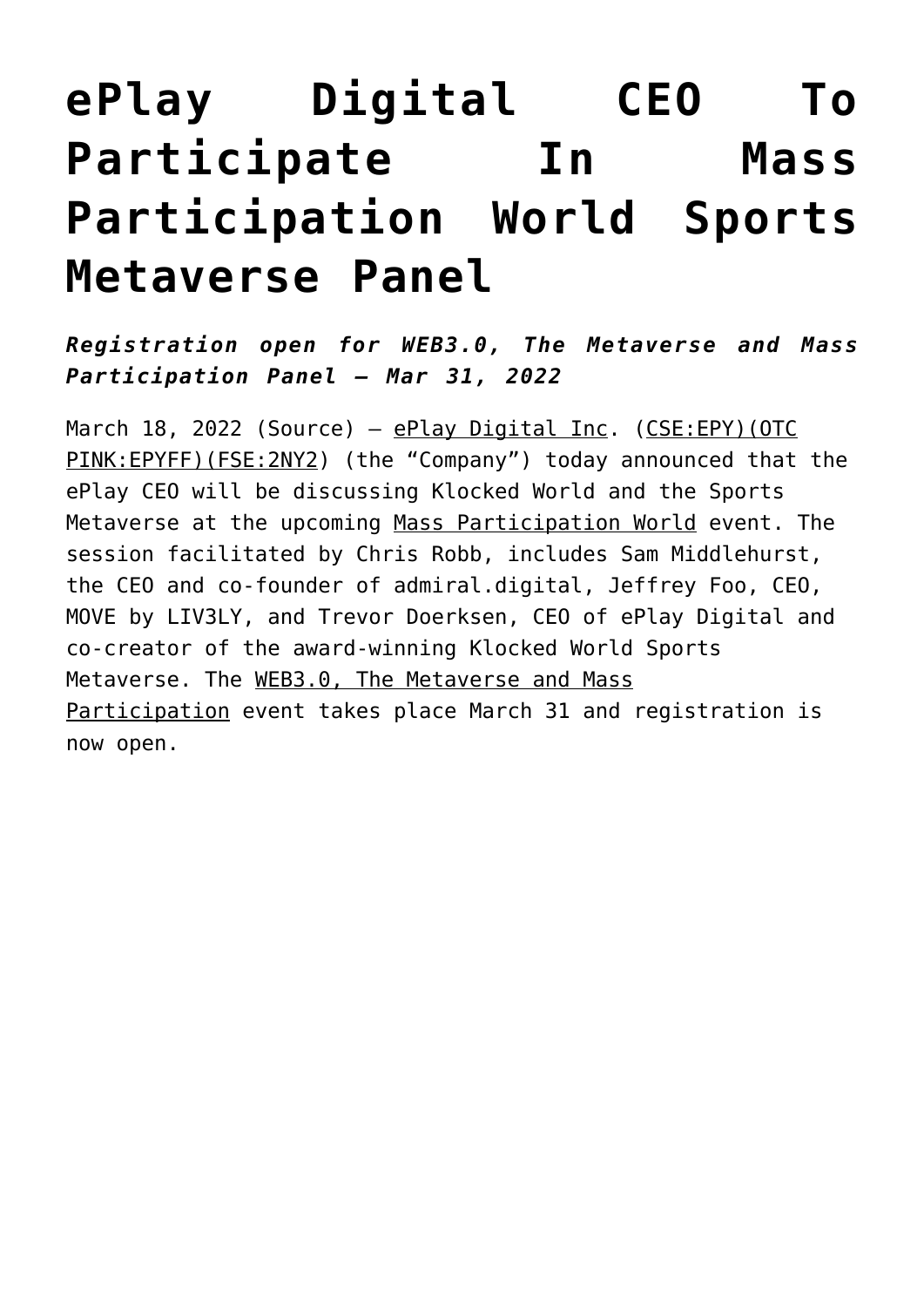## **WEB3.0. The Metaverse and Mass Participation:** What are the opportunities?

**Facilitated by Chris Robb** 



**REGISTER NOW** 

New York 1.00pm London  $8.00<sub>nm</sub>$ Singapore 11.00pm Sydney



Mass Participation World facilitates year-round engagement and collaboration with a global community of mass participation professionals, and aspiring industry leaders. Mass participation sports, like marathons, cycling, Olympics, etc. play a massive role in the future health and wellbeing of the world.

"Getting together to discuss the future of mass participation events as they are impacted by global forces and technology change is key to adapt to ongoing disruption," says Chris Robb, CEO of Mass Participation World. "What are the opportunities in Web3.0 and the metaverse two significant disruptions that the sports ecosystem is embracing?"

"Many, perhaps all, of our businesses, sports, and personal lives were massively impacted by the COVID-19 pandemic," says Trevor Doerksen, CEO of ePlay Digital and co-creator of Klocked. "At the same time, technologies such as Web3.0 and metaverse started to transform sport, recreation, hobbies,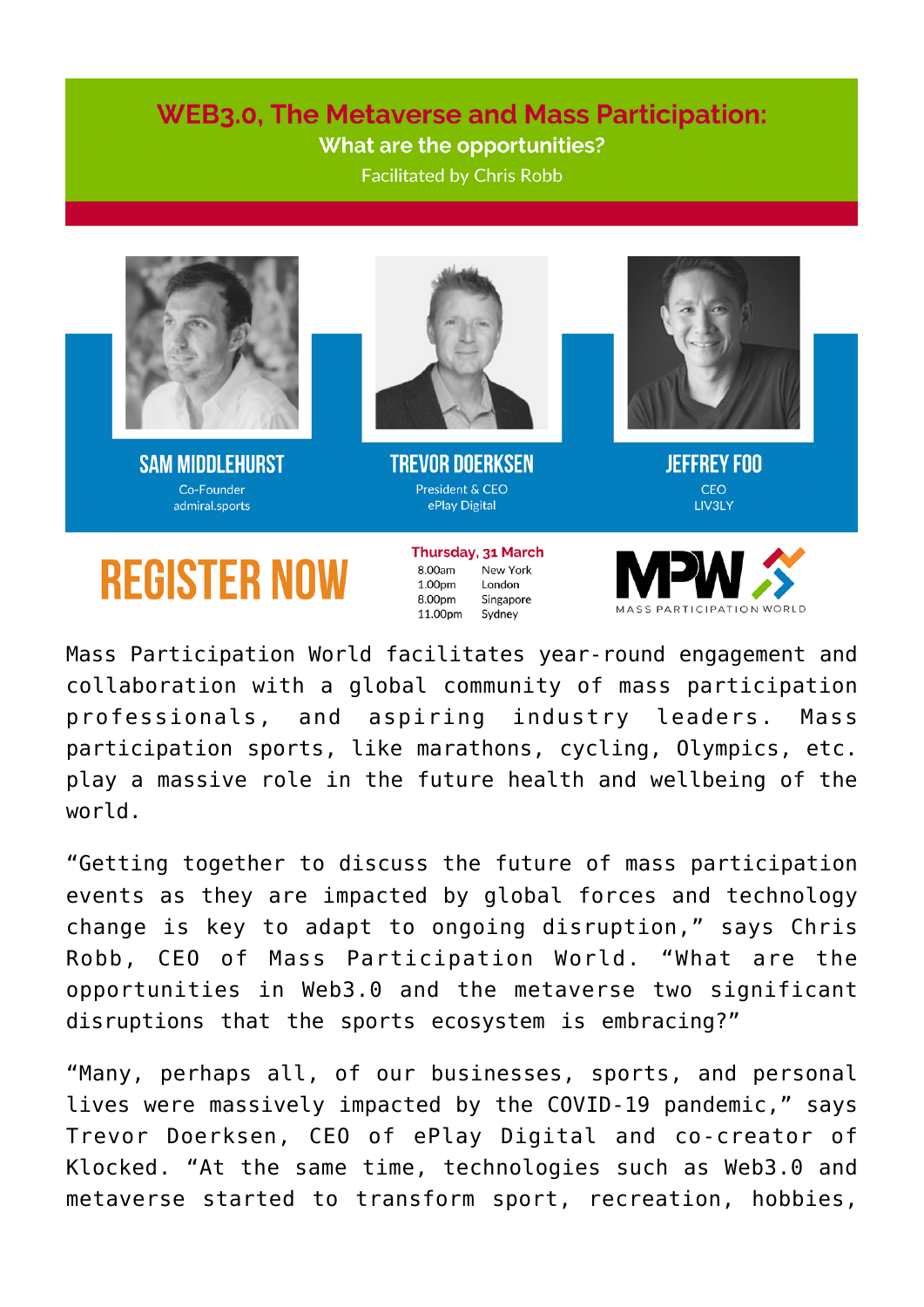gaming, and more. What comes next? What are the opportunities? Join the discussion."

To register and get more information click [here](https://pr.report/z1aAUmvC) .

## **About ePlay**

[ePlay Digital](https://pr.report/lAPWv52S) Inc. is a mobile game and sports metaverse creator and publisher specializing in sports, esports and entertainment augmented reality titles, including the awardwinning augmented reality running app, [Klocked.run](https://pr.report/57hDyBL8), sports gaming app [Fan Freak,](https://pr.report/NQTzIXZG) flagship title [Big Shot Basketball](https://pr.report/O7c5Fsuw) and Howie Mandel mobile game collaboration – [HowiesGames.com.](https://pr.report/5QL87hxH) ePlay is operated by an award-winning team of sports, gaming and eSports leaders as well as broadcast and digital technology industry experts, software engineers and athletes who have brought dozens of game titles to market for companies including Time Warner Cable, ESPN, Sony Pictures, AXS TV, Intel, AXN, Fiat, CBS, and others.

ePlay's wholly-owned subsidiary [Mobovivo](https://pr.report/KEXUJVqj) eSports specializes in augmented reality, 3D metaverse, mobile game development and mobile eSports streaming.

## **ePlay Released Games**

Howie Go Viral – [iOS](https://pr.report/z0v9HiFf) / [Android](https://pr.report/cVm6edxa) Outbreak ES – [iOS](https://pr.report/zlofjL18) Outbreak Unlimited – [iOS](https://pr.report/sRAlz7P1) / [Android](https://pr.report/H4-bsXng) SwishAR ES – [iOS](https://pr.report/b6k9hczp) SwishAR – [iOS](https://pr.report/SAbX4mI-) / [Android](https://pr.report/53JbI8ML) Big Shot Basketball – [iOS](https://pr.report/qpSIQtfH) / [Android](https://pr.report/5lZWn8EH) Big Swish [– iOS](https://pr.report/1z0h8kmt) Big Shot Swish ES – [iOS](https://pr.report/S2Tmj3ER) Klocked Augmented Reality Fitness App – [Klocked.me](https://pr.report/zkBGtZnj) Klocked World – [Sports Metaverse](https://pr.report/tlMP9m2f) [Fan Freak](https://pr.report/J6fw7ugN) Sports App

**Further Information**